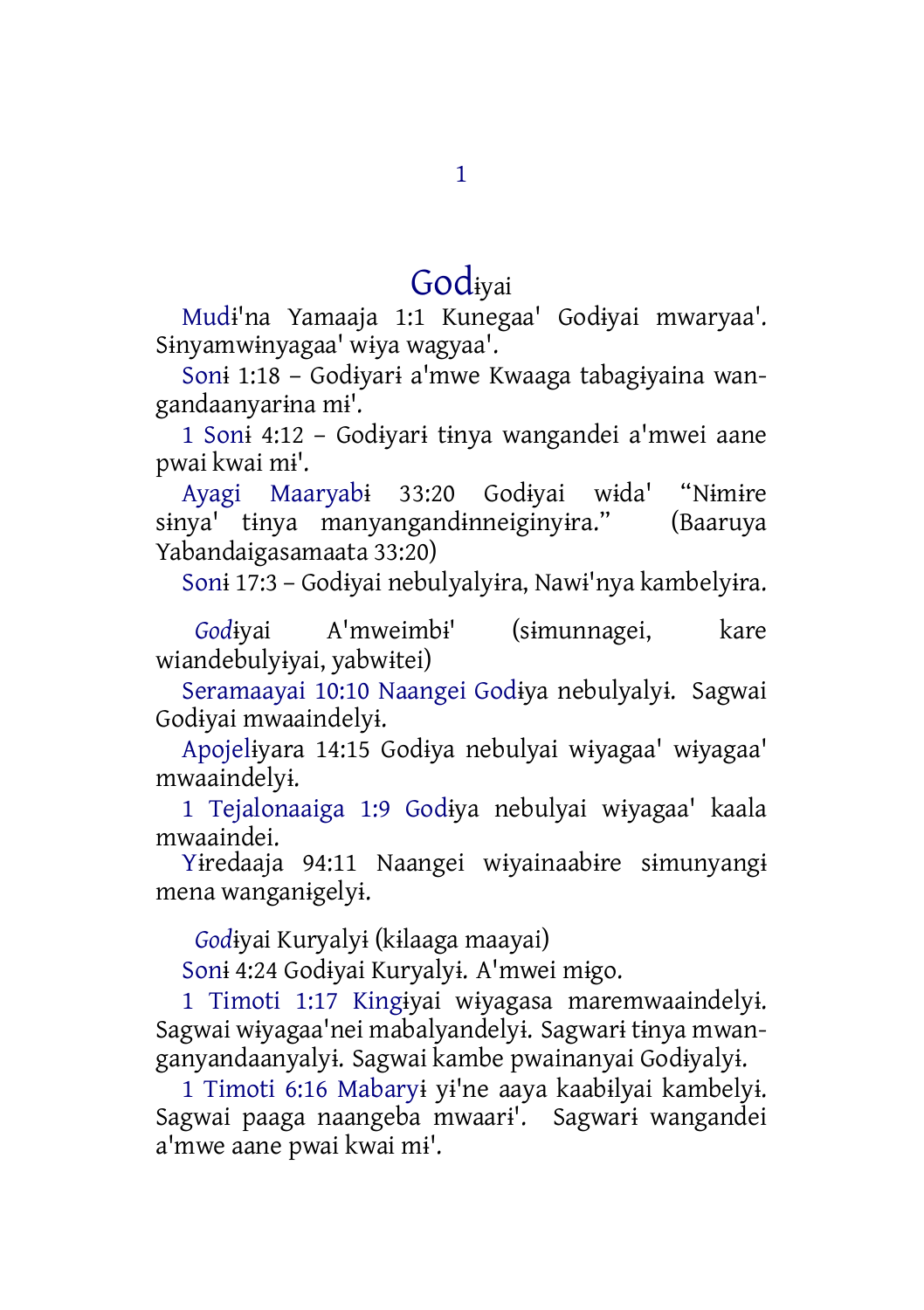*God*ɨyai kambelyɨ

Pɨgasaarɨne Kɨmwɨnya 6:4 Naangei nemɨre Godɨyai Naanga kambelyɨ.

Aajaayai 44:6 Sɨnyamwɨnyainyɨ. Aaya tɨbineinyɨ. Nɨmɨ Godɨya kambeinyɨ. Pwai aawano.